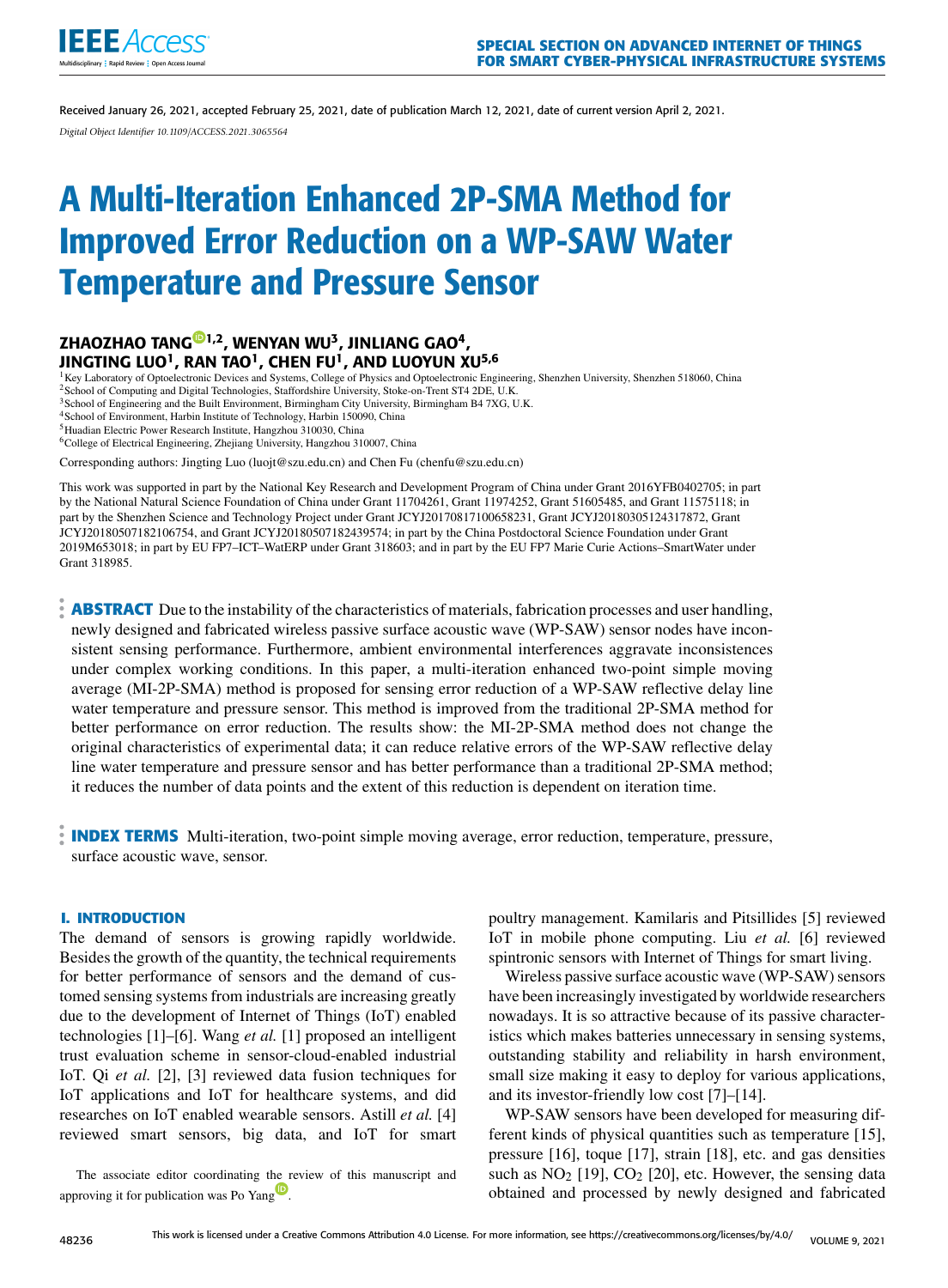sensors are affected by errors due to various interferences, e.g., characteristics of materials, vibration effect, chip integration orientation misalignment, heating issues, random noise of operating environment, handling of world users, etc. [21]–[25].

Researchers made efforts on reduction of sensing errors caused by these interferences. Some algorithms were developed by previous researchers [26], such as least squares [27], polynomial fitting [28], and interpolation [29], etc., but these methods do not reflect real-time output data and cannot be used for real-time monitoring tasks. This disadvantage limits their usage scenarios. A traditional two-point simple moving average has very limited effect on error reduction on sensing errors if the variance is not close to 1 [30].

In order to resolve the aforementioned problem, an improved multi-iterative two-point simple moving average (MI-2P-SMA) method is proposed in this paper. For verification of its characteristics and effectiveness, it is applied to the original experimental sensing data of a newly designed and fabricated WP-SAW reflective delay line temperature and pressure sensor.

This research makes the following contributions.

1) The improved MI-2P-SMA is derived mathematically from the traditional 2P-SMA and analyzed using a diagram.

2) The improved MI-2P-SMA is successfully utilized to reduce relative errors on a WP-SAW reflective delay line temperature and pressure sensor.

3) The limitations of the improved MI-2P-SMA are summarized that the iteration time is limited to keep the characteristics of original data and at least half data points.

The rest paper is organized as follows. In Section II, the mathematical derivation of the improved MI-2P-SMA is presented. It is derived from the fundamental SMA theory and improved from the traditional 2P-SMA. It is described by a mathematic equation and a diagram. An architecture of data flow is proposed to explain how the MI-2P-SMA method works. In Section III, the WP-SAW reflective delay line temperature and pressure sensor is introduced. In Section IV, the experiments for obtaining sensing data are presented. In Section V, experimental data are compared with the data after MI-2P-SMA is applied. Regression and relative error analysis are utilized for data analysis. Finally, in Section VI, the results are concluded.

# **II. MULTI-ITERATION ENHANCED TWO-POINT SIMPLE MOVING AVERAGE**

#### A. MATHMATICAL DERIVATION

SMA can be utilized to reduce random noise and retain a sharp step response. It operates by averaging a series of points from input to produce each point in the output signal, which can be described as (1).

$$
y(i) = \frac{1}{M} \sum_{j=0}^{M-1} x(i+j)
$$
 (1)

where *x* is the input signal; *y* is the output signal; *M* is the number of points in average; *i* is the order of the data.

Therefore, a 2P-SMA is that the number of points in average is 2, which is described as (2).

$$
y_1(i) = \frac{x(i) + x(i+1)}{2} \tag{2}
$$

If the output of this 2P-SMA is the input of another 2P-SMA process, this entire two-step process is defined as a 2-iterative 2P-SMA, which can be described as (3).

$$
y_2(i) = \frac{y_1(i) + y_1(i+1)}{2} = \frac{x(i) + 2x(i+1) + x(i+2)}{4}
$$
\n(3)

If this goes further, an *n*-iterative 2P-SMA process can be concluded and described as (4).

$$
y_n(i) = \frac{C_n^0 x(i) + C_n^1 x(i+1) + C_n^2 x(i+2) + \ldots + C_n^n x(i+n)}{2^n}
$$
  
= 
$$
\frac{1}{2^n} \sum_{j=0}^n C_n^j x(i+j)
$$
 (4)

where *n* is a natural number;  $C_n^0$ ,  $C_n^1$ ,  $C_n^2$ , ...,  $C_n^n$  are combinations, which are defined as (5).

$$
C_n^k = \frac{n!}{k! \left( \mathbf{n} \cdot \mathbf{k} \right)!} \tag{5}
$$

where *k* is a natural number and less or equal to *n*, and *n*!, *k*!, and (n-k)! are factorials.

Equation (4), an *n*-iterative 2P-SMA, is defined as an *n*-time MI-2P-SMA. Actually, the traditional 2P-SMA is a one-time MI-2P-SMA.

#### B. DIAGRAM AND ANALISIS

Figure 1 is the diagram of the MI-2P-SMA, which shows the data flow and also some features of the MI-2P-SMA. The feathers of MI-2P-SMA are summarized as follows. The first row shows the *i*-th point and its subsequent points of original data before MI-2P-SMA is applied, and the number of points of this row is  $m + 1$ .  $y_n$  is the  $(n + 1)$ -th row which is the *i*-th point and its subsequent points of original data after *n*-time MI-2P-SMA. The number of original data points reduces *n* after *n*-time MI-2P-SMA.

# C. ITERATION TIME

In order to improve the accuracy of sensing systems, MI-2P-SMA is applied to the original experimental data. However, the iteration time *n* should be limited to an appropriate range because of the feature of the reduction of data points. In order to have effective number of data points to keep characteristics of the original data,  $m + 1$  must be much larger than *n*. To select appropriate iteration time *n* is a key issue for the best performance of MI-2P-SMA.

Figure 2 shows the flow chart to select appropriate iteration time *n*. This flow chart proposes the methodology to obtain the *n*. Firstly, the characteristic curve section of original data Result (0) needs to be indicated. The characteristic curve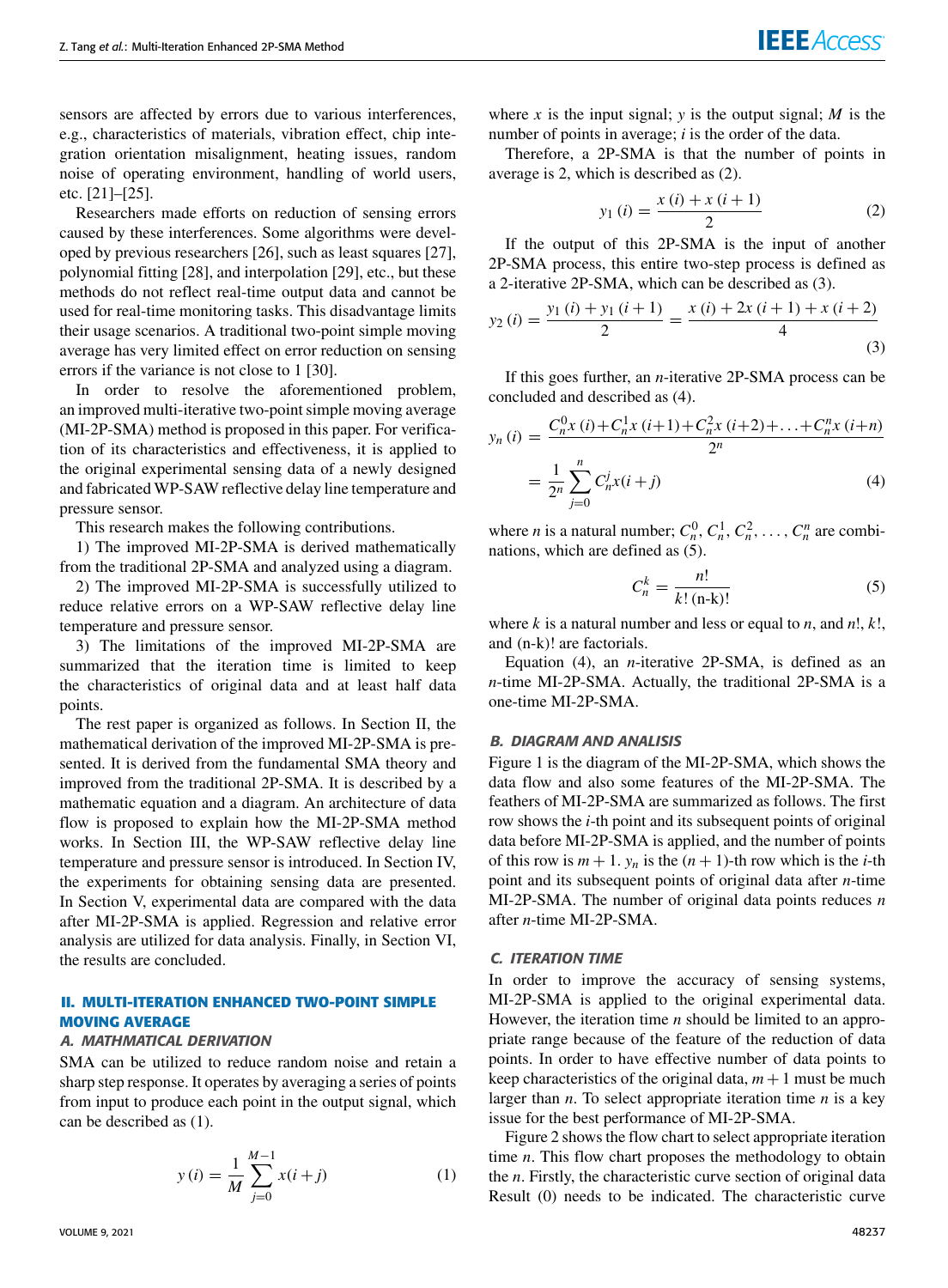# **IEEE** Access®



**FIGURE 1.** The diagram of the MI-2P-SMA.



**FIGURE 2.** The flow chart to select the iteration time.

section is the core section of the curve which represents the characteristics of the data and cannot be omitted. Then 2-point SMA is applied to Result (0) to obtain the 1-time MI-2P-SMA result Result (1). Compare the curve of Result (1) with the characteristic curve section and judge if the curve of Result (1) keeps the characteristics of the characteristic curve section. If the curve of Result (1) keeps the characteristics, apply 2-point SMA to Result (1) and obtain Result (2) and do the aforementioned check again. This loop works until the curve of Result (*n*) does not keep the characteristics, make the Result  $(n - 1)$  final result, where *n* is a natural number. Result (*n*) is the result of *n*-time MI-2P-SMA.

# **III. WP-SAW WATER TEMPERATURE AND PRESSURE SENSOR**

The newly designed and fabricated WP-SAW sensor node is a WP-SAW reflective delay line temperature and pressure sensor node fabricated on a  $0.5$  mm thick Y-Z cut LiNbO<sub>3</sub>

|  |                           |  | TABLE 1. Parameters of the WP-SAW reflective delay line temperature |  |  |
|--|---------------------------|--|---------------------------------------------------------------------|--|--|
|  | and pressure sensor node. |  |                                                                     |  |  |

| Component name and unit                   | Parameters |  |
|-------------------------------------------|------------|--|
| Centre frequency (MHz)                    | 433        |  |
| SAW wavelength $\lambda$ (µm)             | 8          |  |
| Bar width $(\mu m)$                       | 2          |  |
| Bar interval (µm)                         | 2          |  |
| Bar length $(\mu m)$                      | 440        |  |
| IDT diameter $(\mu m)$                    | 400        |  |
| Thickness of metal Al $(\mu m)$           | 0.2        |  |
| Distance between IDT and $R_1$ ( $\mu$ m) | 7000       |  |
| Distance between IDT and $R_2$ ( $\mu$ m) | 2400       |  |
| Distance between IDT and $R_3$ ( $\mu$ m) | 4800       |  |



**FIGURE 3.** The structure of WP-SAW reflective delay line temperature and pressure sensor node [31]–[33].

piezoelectric crystal substrate, which has been presented in our previous work [31]–[33]. Table 1 shows the parameters of this WP-SAW sensor, and Figure 3 shows the structure of this WP-SAW sensor node.

An IDT is fabricated in the center of the surface of the substrate for converting received RF signals to the energy of SAW, and also re-converting the reflected SAW energy back to RF signals. The antenna is connected to the IDT for interrogation RF signal receiving and response signal transmission. The SAW propagates on the surface of the substrate, which is vertical to the IDT bars and to both opposite directions from the IDT. Three reflectors are fabricated on the surface of the substrate on the way of SAW propagation, which are paralleled to the IDT. Sound absorption materials are applied to the edges of the substrate for absorbing redundant SAW energy to avoid interferences on the useful SAW reflections. In Fig. 3, one reflector  $R_1$  is on the left side of the IDT for pressure sensing purpose, and two reflectors  $R_2$  and  $R_3$  are on the right side of the IDT for temperature sensing purpose. On the left side of the IDT, the substrate acts as a cantilever on which ambient pressure change acts on it to make deformation to the left side of the substrate. This leads to the change of the distance between  $R_1$  and the IDT, and subsequently influences the SAW propagation to make time delay change for sensing purpose. On the right side of the IDT, the substrate is bonded to the package to sense the temperature change. The temperature change can also make deformation of the substrate to make SAW propagation change which further causes the time delay change.

This WP-SAW reflective delay line temperature and pressure sensor has the following regulations based on our previous work [30]. In time domain, phase differences of the response signals reflected by the three reflectors from the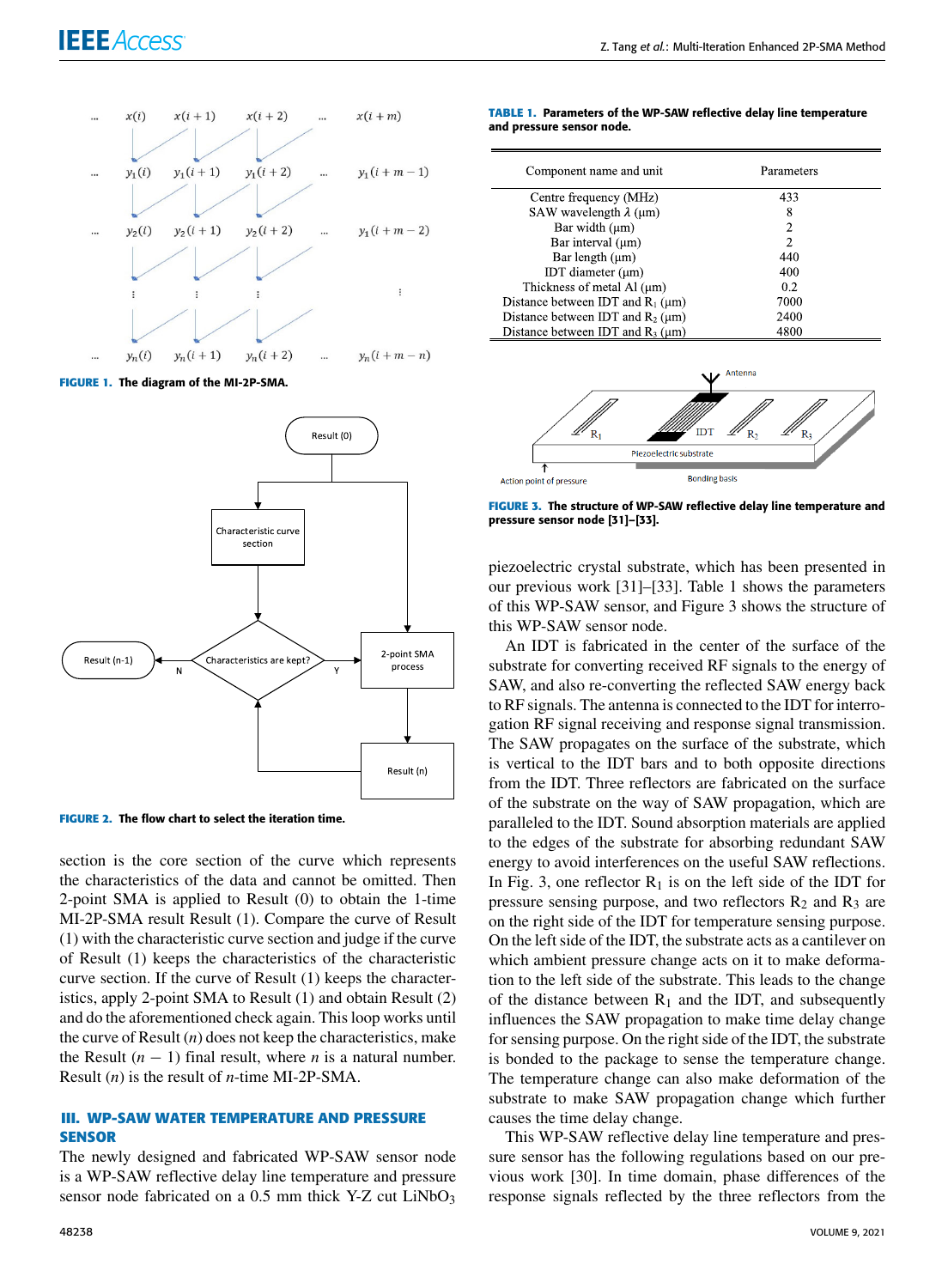

**FIGURE 4.** The photo of the experimental framework and instruments for testing the fabricated WP-SAW reflective delay line temperature and pressure sensor node [31]–[33].

sensor node have linear relationships with testing temperature and pressure changes, which can be shown in (6) and (7).

$$
T - T_i = A \left( \varphi_3 - \varphi_{3i} \right) \tag{6}
$$

$$
P - P_i = B(\varphi_1 - \varphi_{1i}) - C(T - T_i)
$$
 (7)

where  $T_i$  is the initial temperature and  $\varphi_{3i}$  is the corresponding initial phase difference of the response signal reflected by R<sub>3</sub>; *T* is the temperature and  $\varphi_3$  is the corresponding phase difference of the response signal reflected by R3; *A* is a constant related to the wavelength of the SAW, the substrate material and the distance between the IDT and R<sub>3</sub>. Similarly,  $P_i$  is the initial pressure and  $\varphi_{1i}$  is the corresponding initial phase difference of the response signal reflected by R1; *P* is the Pressure and  $\varphi_1$  is the corresponding phase difference of the response signal reflected by  $R_1$ ; *B* is a constant related to the wavelength of the SAW, the substrate material and the distance between the IDT and R1; *C* is a constant related to the substrate material.

#### **IV. EXPERIMENTS**

Figure 4 shows the photo of the experimental framework for testing the fabricated WP-SAW reflective delay line temperature and pressure sensor node. The instruments include an Agilent 33220A Function/Arbitrary Waveform Generator (20 MHz), an Agilent E4438C ESG Vector Signal Generator (250 kHz – 6 GHz), an Agilent MSO 6104A Mixed Signal Oscilloscope (1 GHz) and an Agilent E4440A PSA Series Spectrum Analyzer (30 kHz – 26.5 GHz). The sensor node is placed in the inner layer top of a double-layer glass pipe. The inner layer of the pipe is strictly sealed by the steal substrate and have access to the liquid pressure transfer platform for pressure test purpose. The outer layer of the pipe is sealed by a rubber plug and connected to the water bath temperature controller by two rubber hoses for a water cycle to control the temperature of the inner layer pipe. The sensor node receives



**FIGURE 5.** The comparison of original experimental data, 5-, and 10-time MI-2P-SMA processed data with linear regression analysis: blue – original, orange – 5, grey – 10.

**TABLE 2.** The linear regression equations and variances of original experimental data, 5-, and 10-time MI-2P-SMA processed data.

| Iteration time | Linear regression equation | Variance |
|----------------|----------------------------|----------|
|                | $y = 20.165x - 606.77$     | 0.9991   |
|                | $y = 19.982x - 546.55$     | 0.9998   |
| 10             | $v = 19.947x - 494.33$     | 0.9999   |

the interrogation RF signal which is the wireless modulated signal from the Agilent E4438C ESG Vector Signal Generator, and then reflect it to form response signals with sensing information to the Agilent MSO 6104A Mixed Signal Oscilloscope and Agilent E4440A PSA Series Spectrum Analyzer which are used to record and process both interrogation and response RF signals.

# **V. RESULTS AND DISCUSSIONS**

#### A. TEMPERATURE DATA

Figure 5 shows the comparison of original experimental temperature data, 5-, and 10-time MI-2P-SMA processed data with linear regression analysis: blue dots and line shows original experimental data and their trend line; orange dots and line shows 5-time MI-2P-SMA processed data and their trend line; grey dots and line shows 10-time MI-2P-SMA processed data and their trend line. Table 2 shows the linear regression equations and variances of original experimental temperature data, 5-, and 10-time MI-2P-SMA processed data, where x is the temperature value and y is the phase difference value. The linear regression equation represents the theoretical linear relation between temperature and the phase difference of the response signal reflected by  $R_3$ . The variance values are close to 1, which means the data are close to their linear regression equations.

Relative error can be calculated by (8). Figure 6 shows the comparison of relative errors of original experimental temperature data, 5-, and 10-time MI-2P-SMA processed data. Table 3 shows the range of relative errors of original experimental temperature data, 5-, and 10-time MI-2P-SMA processed data. The range of relative errors of the original experimental temperature data is from  $-3.40\%$  to 1.87%. After 5-, and 10-time MI-2P-SMA, the range of relative errors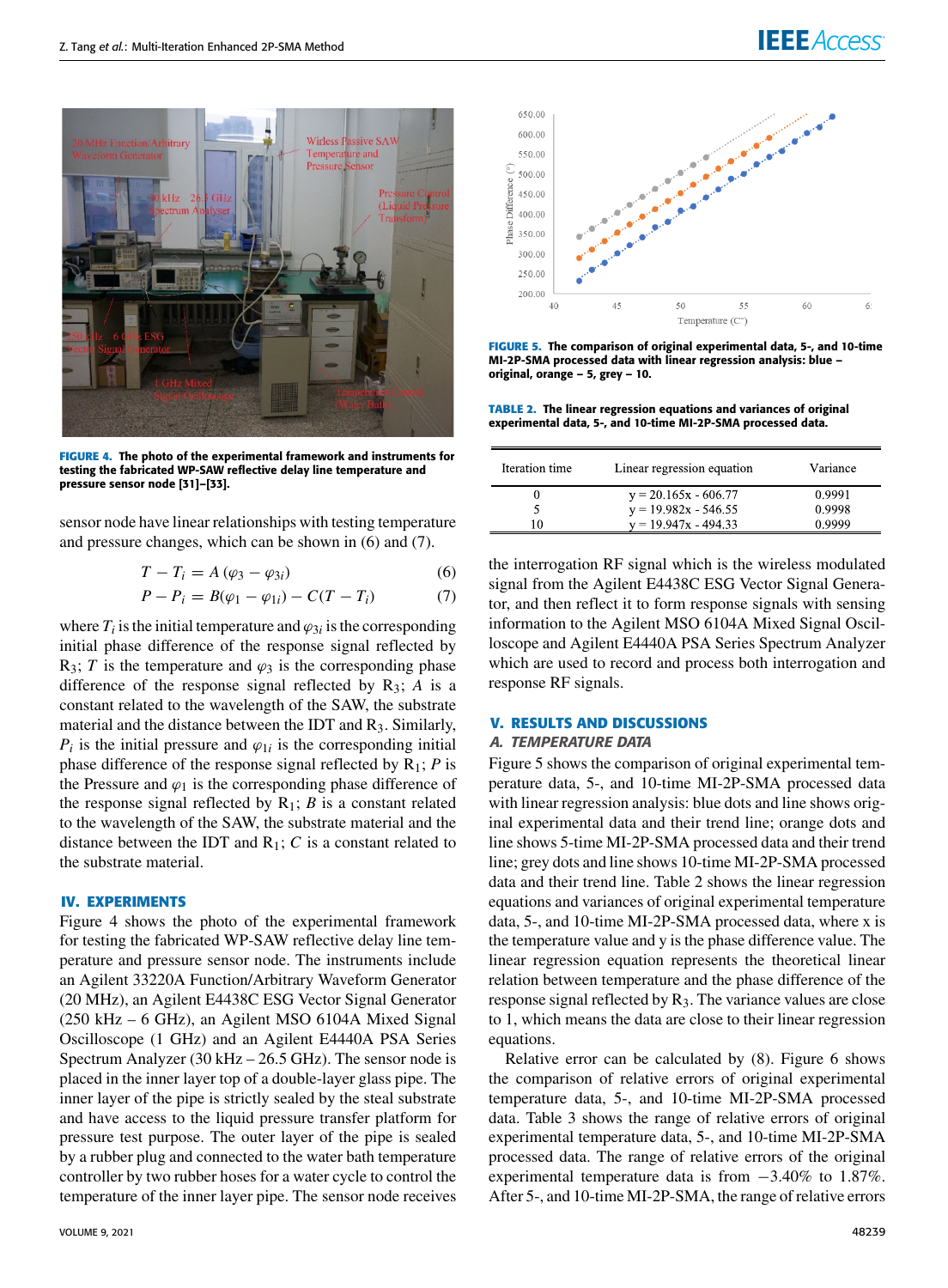

**FIGURE 6.** The comparison of relative errors of original experimental data, 5-, and 10-time MI-2P-SMA processed data: blue – original, orange – 5, grey – 10.

**TABLE 3.** The range of relative errors of original experimental temperature data, 5-, and 10-time MI-2P-SMA processed data.

| Iteration time | Minimum     | Maximum |
|----------------|-------------|---------|
|                | $-3.3977\%$ | 1.8731% |
|                | $-0.8777\%$ | 0.3530% |
|                | $-0.1688\%$ | 0.1280% |
|                |             |         |

is from  $-0.88\%$  to 0.35%, and from  $-0.17\%$  to 0.13%, respectively.

$$
\delta = \frac{\Delta}{L} * 100\% = \frac{Experimental \ value - Theoretical \ value}{Theoretical \ value} * 100\% \tag{8}
$$

In summary of temperature data analysis, the MI-2P-SMA method does not change the original characteristics of experimental temperature data. The more iterative times of MI-2P-SMA applies, the range of relative errors is more significantly reduced, and the variance values are closer to 1. This indicates that the more iterative times of MI-2P-SMA applies, the temperature data are closer to their linear regression equations. Figure 5 shows the obvious reduction of the number of data points, which verified the regulation of MI-2P-SMA presented in Section 2. In this temperature data case, the characteristic curve of original experimental temperature data is almost linear. After 10-time MI-2P-SMA, the variance is extremely close to 1; the range of the relative errors is significantly reduced; more than half data points are kept. Therefore, 10 iteration times are selected for this temperature data case.

# B. PRESSURE DATA

Figure 7 shows the comparison of original experimental pressure data, 4-, 5-, 6-, and 10-time MI-2P-SMA processed data with linear regression analysis: blue dots and line shows original experimental data and their trend line; orange dots and line shows 4-time MI-2P-SMA processed data and their trend line; grey dots and line shows 5-time MI-2P-SMA processed data and their trend line; yellow dots and line shows 6-time MI-2P-SMA processed data and their trend line; sky blue dots and line shows 5-time MI-2P-SMA processed data and



**FIGURE 7.** The comparison of original experimental pressure data, 4-, 5-, 6-, and 10-time MI-2P-SMA processed data with linear regression analysis: blue – original, orange – 4, grey – 5, yellow – 6, sky blue – 10.

**TABLE 4.** The linear regression equations and variances of original experimental pressure data, 4-, 5-, 6-, and 10-time MI-2P-SMA processed data.

| Iteration time | Linear regression equation | Variance |
|----------------|----------------------------|----------|
| 0              | $y = 0.4384x + 63.311$     | 0.9896   |
| 4              | $y = 0.4515x + 67.107$     | 0.9946   |
| 5              | $y = 0.4538x + 68.119$     | 0.9947   |
| 6              | $y = 0.4545x + 69.223$     | 0.9945   |
| ۱۵             | $y = 0.4396x + 74.483$     | 0.993    |



**FIGURE 8.** The comparison of relative errors of original experimental pressure data, 4-, 5-, 6-, and 10-time MI-2P-SMA processed data: blue – original, orange – 4, grey – 5, yellow – 6, sky blue – 10.

their trend line. Table 4 shows the linear regression equations and variances of original experimental pressure data, 4-, 5-, 6-, and 10-time MI-2P-SMA processed data, where *x* is the pressure value and *y* is the phase difference value. The linear regression equation represents the theoretical linear relation between pressure and the phase difference of the response signal reflected by  $R_1$ . The variance values are close to 1, which means the data are close to their linear regression equations.

Figure 8 shows the comparison of relative errors of original experimental pressure data, 4-, 5-, 6-, and 10-time MI-2P-SMA processed data. Table 5 shows the range of relative errors of original experimental pressure data, 4-, 5-, 6-, and 10-time MI-2P-SMA processed data. The range of relative errors of the original experimental pressure data is from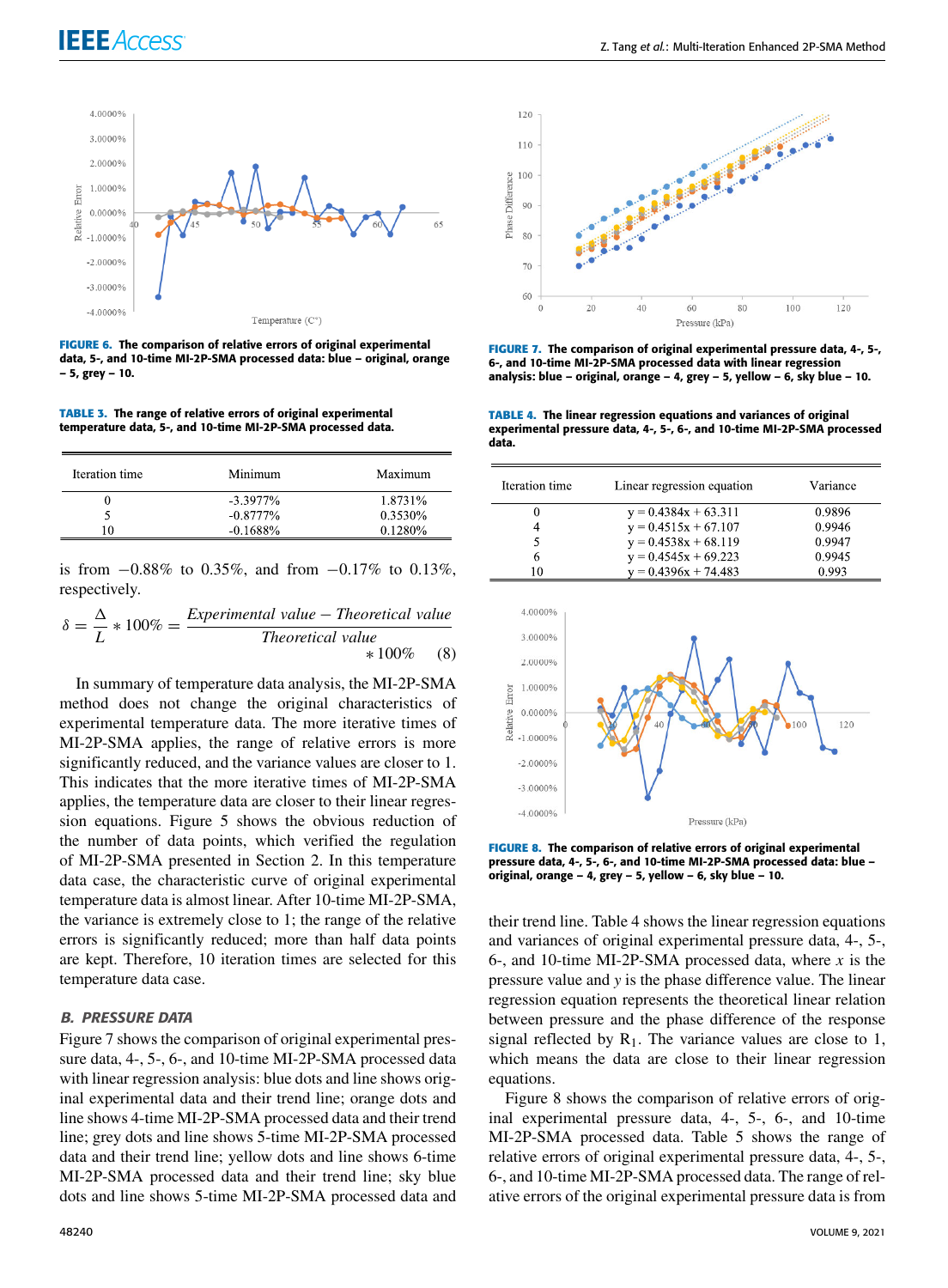**TABLE 5.** The range of relative errors of original experimental pressure data, 4-, 5-, 6-, and 10-time MI-2P-SMA processed data.

| Iteration time | Minimum     | Maximum |
|----------------|-------------|---------|
|                | $-3.3755\%$ | 2.9477% |
|                | $-1.6194%$  | 1.5162% |
|                | $-1.4491\%$ | 1.4372% |
|                | $-1.2177\%$ | 1.3802% |
|                | $-1.2971\%$ | 0.9553% |

−3.38% to 2.95%. After 4-, 5-, 6-, and 10-time MI-2P-SMA, the range of relative errors is from  $-1.62\%$  to 1.52%, from −1.45% to 1.44%, from −1.22% to 1.38%, and from −1.30% to 0.96%, respectively.

In summary of pressure data analysis, the MI-2P-SMA method does not change the original characteristics of experimental pressure data. The more iterative times of MI-2P-SMA applies, the range of relative errors is more significantly reduced, but in this pressure data case, the variance value reaches highest after 5-time MI-2P-SMA, and then it gradually drops. Figure 7 also shows the obvious reduction of the number of data points, which verified the regulation of MI-2P-SMA presented in Section 2. In this pressure data case, the characteristic curve of original experimental pressure data is almost linear. After 10-time MI-2P-SMA, the range of relative errors is significantly reduced, and more than half data points are kept. Therefore, 10 iteration times are selected for this pressure data case.

Compared with the temperature data, the original experimental pressure data have larger error range than the original experimental temperature data. This is due to the higher relative resolution and accuracy of temperature sensing than pressure by this WP-SAW reflective delay line temperature and pressure sensor. The relative resolution and accuracy are related to the sensor node design and the standard of the fabrication processes.

## **VI. CONCLUSION**

The improved MI-2P-SMA method is presented by mathematic deviation from fundamental SMA and traditional 2P-SMA and diagram analysis. The method of selection of the iterative time *n* is discussed. The WP-SAW reflective delay line temperature and pressure sensor node is briefly introduced. The experimental framework with instrumentation is introduced. The experimental temperature and pressure data and their post-MI-2P-SMA results are compared and discussed by regression and relative error analysis. The results show: the MI-2P-SMA method does not change the original characteristics of experimental data; the more iterative time of MI-2P-SMA applies, the range of relative errors is more significantly reduced; however, at least half data points should be kept after MI-2P-SMA. Therefore, the iterative time *n* should be less than the number of half data points. The characteristics of original data should also be kept after MI-2P-SMA.

## **ACKNOWLEDGMENT**

The authors would like to thank Dr. Tianli Li from the Shenzhen Key Laboratory of Electromagnetic Control, College of Mechatronics and Control Engineering, Shenzhen University, China.

## **REFERENCES**

- [1] T. Wang, H. Luo, W. Jia, A. Liu, and M. Xie, ''MTES: An intelligent trust evaluation scheme in sensor-cloud-enabled industrial Internet of Things,'' *IEEE Trans. Ind. Informat.*, vol. 16, no. 3, pp. 2054–2062, Mar. 2020.
- [2] J. Qi, P. Yang, L. Newcombe, X. Peng, Y. Yang, and Z. Zhao, ''An overview of data fusion techniques for Internet of Things enabled physical activity recognition and measure,'' *Inf. Fusion*, vol. 55, pp. 269–280, Mar. 2020.
- [3] J. Qi, P. Yang, M. Hanneghan, S. Tang, and B. Zhou, ''A hybrid hierarchical framework for gym physical activity recognition and measurement using wearable sensors,'' *IEEE Internet Things J.*, vol. 6, no. 2, pp. 1384–1393, Apr. 2019.
- [4] J. Astill, R. A. Dara, E. D. G. Fraser, B. Roberts, and S. Sharif, ''Smart poultry management: Smart sensors, big data, and the Internet of Things,'' *Comput. Electron. Agricult.*, vol. 170, Mar. 2020, Art. no. 105291.
- [5] A. Kamilaris and A. Pitsillides, ''Mobile phone computing and the Internet of Things: A survey,'' *IEEE Internet Things J.*, vol. 3, no. 6, pp. 885–898, Dec. 2016.
- [6] X. Liu, K. H. Lam, K. Zhu, C. Zheng, X. Li, Y. Du, C. Liu, and P. W. T. Pong, ''Overview of spintronic sensors with Internet of Things for smart living,'' *IEEE Trans. Magn.*, vol. 55, no. 11, Nov. 2019, Art. no. 0800222.
- [7] W.-E. Bulst, G. Fischerauer, and L. Reindl, "State of the art in wireless sensing with surface acoustic waves,'' *IEEE Trans. Ind. Electron.*, vol. 48, no. 2, pp. 265–271, Apr. 2001.
- [8] B. Drafts, ''Acoustic wave technology sensors,'' *IEEE Trans. Microw. Theory Techn.*, vol. 49, no. 4, pp. 795–802, Apr. 2001.
- [9] J. W. Grate, S. J. Martin, and R. M. White, ''Acoustic wave microsensors,'' *Anal. Chem.*, vol. 65, pp. 940A–948A, Nov. 1993.
- [10] F. Seifert, W.-E. Bulst, and C. Ruppel, "Mechanical sensors based on surface acoustic waves,'' *Sens. Actuators A, Phys.*, vol. 44, no. 3, pp. 231–239, Sep. 1994.
- [11] D. S. Ballantine, R. M. White, S. J. Martin, A. J. Ricco, E. T. Zellers, G. C. Frye, and H. Wohltjen, *Acoustic Wave Sensor—Theory, Design, and Physico-Chemical Applications*. San Diego, CA, USA: Academic, 1997.
- [12] A. Pohl, ''A review of wireless SAW sensors,'' *IEEE Trans. Ultrason., Ferroelectr., Freq. Control*, vol. 47, no. 2, pp. 317–332, Mar. 2000.
- [13] K. Durdag, ''Wireless surface acoustic wave sensors,'' *Sensors Transducers*, vol. 106, pp. 1–5, Jul. 2009.
- [14] D. Malocha, M. Gallagher, B. Fisher, J. Humphries, D. Gallagher, and N. Kozlovski, ''A passive wireless multi-sensor SAW technology device and system perspectives,'' *Sensors*, vol. 13, no. 5, pp. 5897–5922, May 2013.
- [15] C. Fu, Y. Ke, M. Li, J. Luo, H. Li, G. Liang, and P. Fan, ''Design and implementation of 2.45 GHz passive SAW temperature sensors with BPSK coded RFID configuration,'' *Sensors*, vol. 17, no. 8, p. 1849, Aug. 2017.
- [16] P. Maurya and N. Mandal, "Design analysis of wireless pressure measurement by integrating surface acoustic wave sensor with bourdon tube,'' *IEEE Sensors J.*, vol. 18, no. 21, pp. 8996–9004, Nov. 2018.
- [17] V. Kalinin, A. Leigh, A. Stopps, and S. B. Hanssen, ''SAW torque sensor for marine applications,'' in *Proc. Joint Conf. Eur. Freq. Time Forum IEEE Int. Freq. Control Symp. (EFTF/IFC)*, Besancon, France, Jul. 2017, pp. 347–352.
- [18] R. Stoney, D. Geraghty, and G. E. O'Donnell, "Characterization of differentially measured strain using passive wireless surface acoustic wave (SAW) strain sensors,'' *IEEE Sensors J.*, vol. 14, no. 3, pp. 722–728, Mar. 2014.
- [19] L. Rana, R. Gupta, R. Kshetrimayum, M. Tomar, and V. Gupta, "Fabrication of surface acoustic wave based wireless NO<sub>2</sub> gas sensor," Surf. *Coatings Technol.*, vol. 343, pp. 89–92, Jun. 2018.
- [20] Y. Wang, M. K. Chyu, and Q.-M. Wang, ''Passive wireless surface acoustic wave  $CO<sub>2</sub>$  sensor with carbon nanotube nanocomposite as an interface layer,'' *Sens. Actuators A, Phys.*, vol. 220, pp. 34–44, Dec. 2014.
- [21] M. Park and Y. Gao, "Error and performance analysis of MEMS-based inertial sensors with a low-cost GPS receiver,'' *Sensors*, vol. 8, no. 4, pp. 2240–2261, Mar. 2008.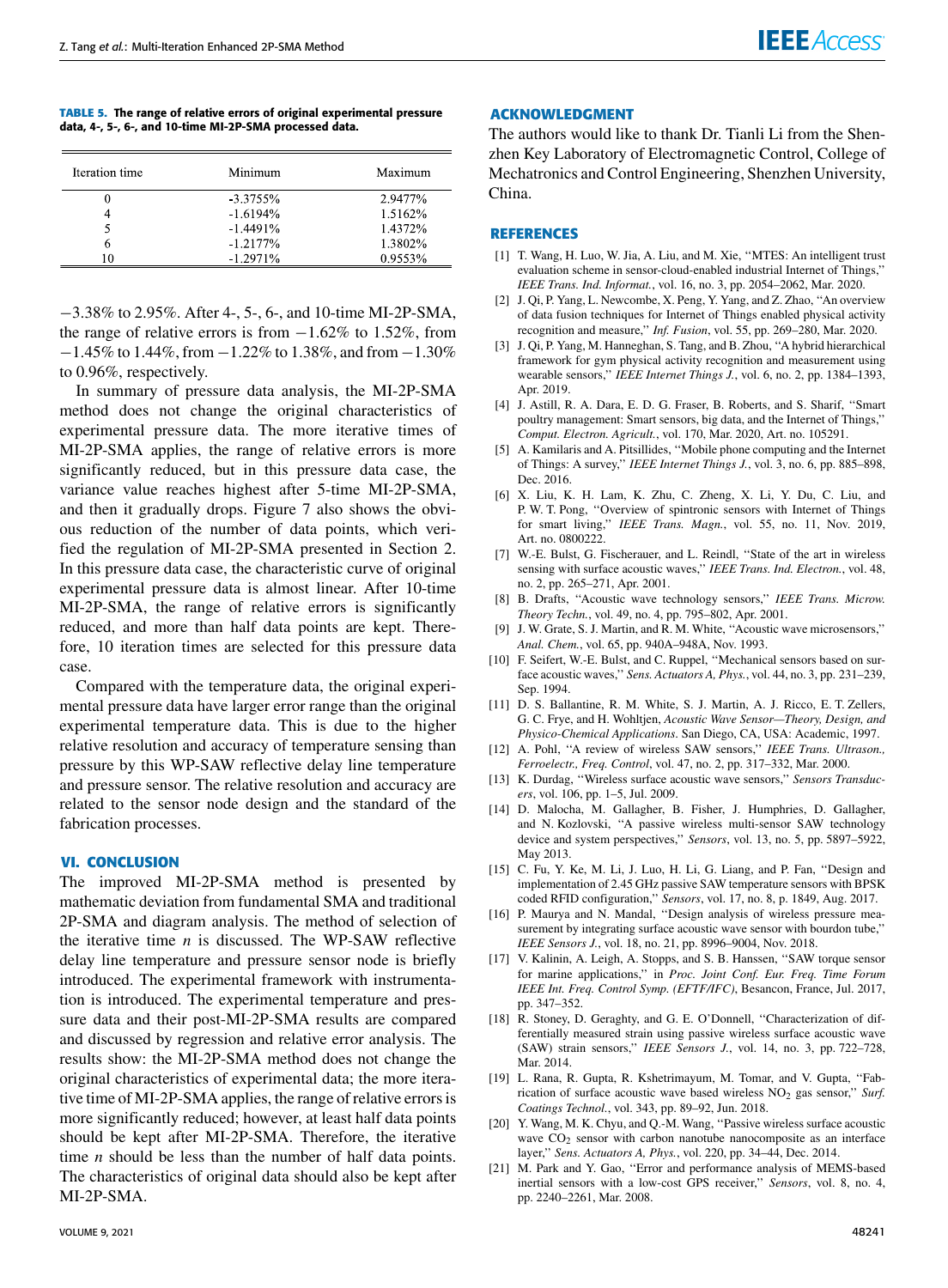- [22] D. Gebre-Egziabher, G. H. Elkaim, J. D. Powell, and B. W. Parkinson, ''Calibration of strapdown magnetometers in magnetic field domain,'' *J. Aerosp. Eng.*, vol. 19, no. 2, pp. 87–102, Apr. 2006.
- [23] P. Batista, C. Silvestre, P. Oliveira, and B. Cardeira, "Accelerometer calibration and dynamic bias and gravity estimation: Analysis, design, and experimental evaluation,'' *IEEE Trans. Control Syst. Technol.*, vol. 19, no. 5, pp. 1128–1137, Sep. 2011.
- [24] K. Diao, Z. Yao, Z. Wang, X. Liu, C. Wang, and Z. Shang, ''Investigation of vibration effect on dynamic calibration of pressure sensors based on shock tube system,'' *Measurement*, vol. 149, Jan. 2020, Art. no. 107015.
- [25] R. Kannan and S. Jain, "Adaptive recalibration algorithm for removing sensor errors and its applications in motion tracking,'' *IEEE Sensors J.*, vol. 18, no. 7, pp. 2916–2924, Apr. 2018.
- [26] R. Wei, K. Ouyang, X. Bao, X. Gao, and C. Chen, "High-precision smart calibration system for temperature sensors,'' *Sens. Actuators A, Phys.*, vol. 297, Oct. 2019, Art. no. 111561.
- [27] S. Becker and R. J. Clancy, ''Robust least squares for quantized data matrices,'' *Signal Process.*, vol. 176, Nov. 2020, Art. no. 107711.
- [28] Q. Shu, S. Dai, Y. Chen, W. Tan, A. Hu, and P. He, ''Research on the surface temperature compensation model of rotary kiln based on polynomial fitting and piecewise correction function,'' *Infr. Phys. Technol.*, vol. 93, pp. 271–276, Sep. 2018.
- [29] J. Luo, Q. Liu, Z. Zhou, and Q. Wei, ''The temperature field modeling for metal plate surface based on PSO-B-spline interpolation and FBG sensors,'' *Measurement*, vol. 159, Jul. 2020, Art. no. 107618.
- [30] F. Xu, F. Yang, X. Fan, Z. Huang, and K. L. Tsui, "Extracting degradation trends for roller bearings by using a moving-average stacked auto-encoder and a novel exponential function,'' *Measurement*, vol. 152, Feb. 2020, Art. no. 107371.
- [31] Z. Tang, W. Wu, and J. Gao, "A wireless passive SAW delay line temperature and pressure sensor for monitoring water distribution system,'' in *Proc. IEEE SENSORS*, New Delhi, India, Oct. 2018, pp. 28–31.
- [32] Z. Tang, W. Wu, J. Gao, and P. Yang, "Feasibility study on wireless passive SAW sensor in IoT enabled water distribution system,'' in *Proc. IEEE Int. Conf. Internet Things (iThings), IEEE Green Comput. Commun. (GreenCom), IEEE Cyber, Phys. Social Comput. (CPSCom), IEEE Smart Data (SmartData)*, Exeter, U.K., Jun. 2017, pp. 830–834.
- [33] Z. Tang, W. Wu, and J. Gao, "Water pressure sensingbased on wireless passive SAW technology,'' *Procedia Eng.*, vol. 119, pp. 892–900, Sep. 2015.



WENYAN WU received the B.Eng. and M.Eng. degrees in electronic engineering from the Dalian University of Technology, Dalian, China, the Ph.D. degree in water quality modeling and optimization in water distribution system from the Harbin Institute of Technology, Harbin, China, in 1999, and the Ph.D. degree from the University of Derby, Derby, U.K., in 2003.

She was a Professor of Digital design and Technologies with Staffordshire University,

Stoke-on-Trent, U.K., a Lecturer of Computing with the Harbin Institute of Technology, and a Research Fellow of Water Software Systems with De Montfort University, Leicester, U.K., and the National Key CAD Laboratory, Institute of Computing Technology, Chinese Academy of Sciences, Beijing, China. She is currently a Professor of Smart Sensor and Advanced System Engineering and the Chair in Research Group of Sensor and Actuator with Birmingham City University, Birmingham, U.K. She has extensive research experiences in smart sensors and sensor networks, the IoT, intelligent monitoring, digital design and processing, data visualization and advanced interface, modeling and optimization, water distribution systems, and water resource management. She was a Principle Investigator (PI) and a Project Coordinator of EU FP7-WatERP and EU FP7-SmartWater, EU Horizon 2020-IoT4Win. She has published over 150 science citation index (SCI) journal articles and conference papers. She organized special issue in IEEE journals and regular journal article reviewers for more than ten journals and has co-organized international conferences.



JINLIANG GAO received the B.Eng., M.Eng., and Ph.D. degrees in municipal engineering from the Harbin Institute of Technology, Harbin, China, in 1993, 1996, and 2002, respectively.

He is currently working as an Associate Professor with the School of Environment, Harbin Institute of Technology. He leads a research group and received a variety of research grants as a PI and a co-PI for a number of projects, including EU FP7 Marie Curie Actions, the Royal Society

U.K., the National Natural Science Foundation of China, and industries. He has published over 60 articles and contributed contents to three books. He owns five software copyrights and 19 patents. His research interests include water supply network simulation, hydro-informatics, long distance pipeline transient analysis, water supply system optimal schedule, and pipeline hygienics.



ZHAOZHAO TANG received the B.Eng. degree in electronic science and technology from Xi'an Jiaotong University, Xi'an, China, in 2011, the M.Sc. degree in microelectronics from Newcastle University, Newcastle upon Tyne, U.K., in 2012, and the Ph.D. degree in electrical and electronic engineering from Staffordshire University, Stoke-on-Trent, U.K., in 2019.

He was an Exchange Research Student with the Harbin Institute of Technology, Harbin, China,

the Shenzhen Graduate School of Tsinghua University, Shenzhen, China, and the Dalian University of Technology, Dalian, China, under EU FP7 Marie Curie Actions IRSES. He is currently a Postdoctoral Research Fellow with the College of Physics and Optoelectronic Engineering, Shenzhen University, Shenzhen. His research interests include surface acoustic wave sensors and devices, micro- or nanostructured surfaces for chemical and bio-sensors, signal processing, the Internet of Things (IoT), intelligent monitoring, and water distribution systems.



JINGTING LUO received the Ph.D. degree from Tsinghua University, China, in 2012.

From 2012 to 2015, he worked as an Assistant Professor with the College of Physics and Technology, Shenzhen University, China. From 2016 to 2017, he worked as an Academic Visitor with the Faculty of Engineering and Environment, University of Northumbria, Newcastle upon Tyne, U.K. Since 2017, he has been an Associate Professor with the College of Physics and Optoelectronic

Engineering, Shenzhen University. He has extensive experience in acoustic wave devices, lab-on-chip, micromechanics, piezoelectric thin films, and nanostructured composite/films for applications in MEMS, sensing, and energy harvesting applications. He has published over 100 science citation index (SCI) journal articles and over 20 conference papers. He is regular journal article reviewers for more than ten journals and has co-organized five international conferences.